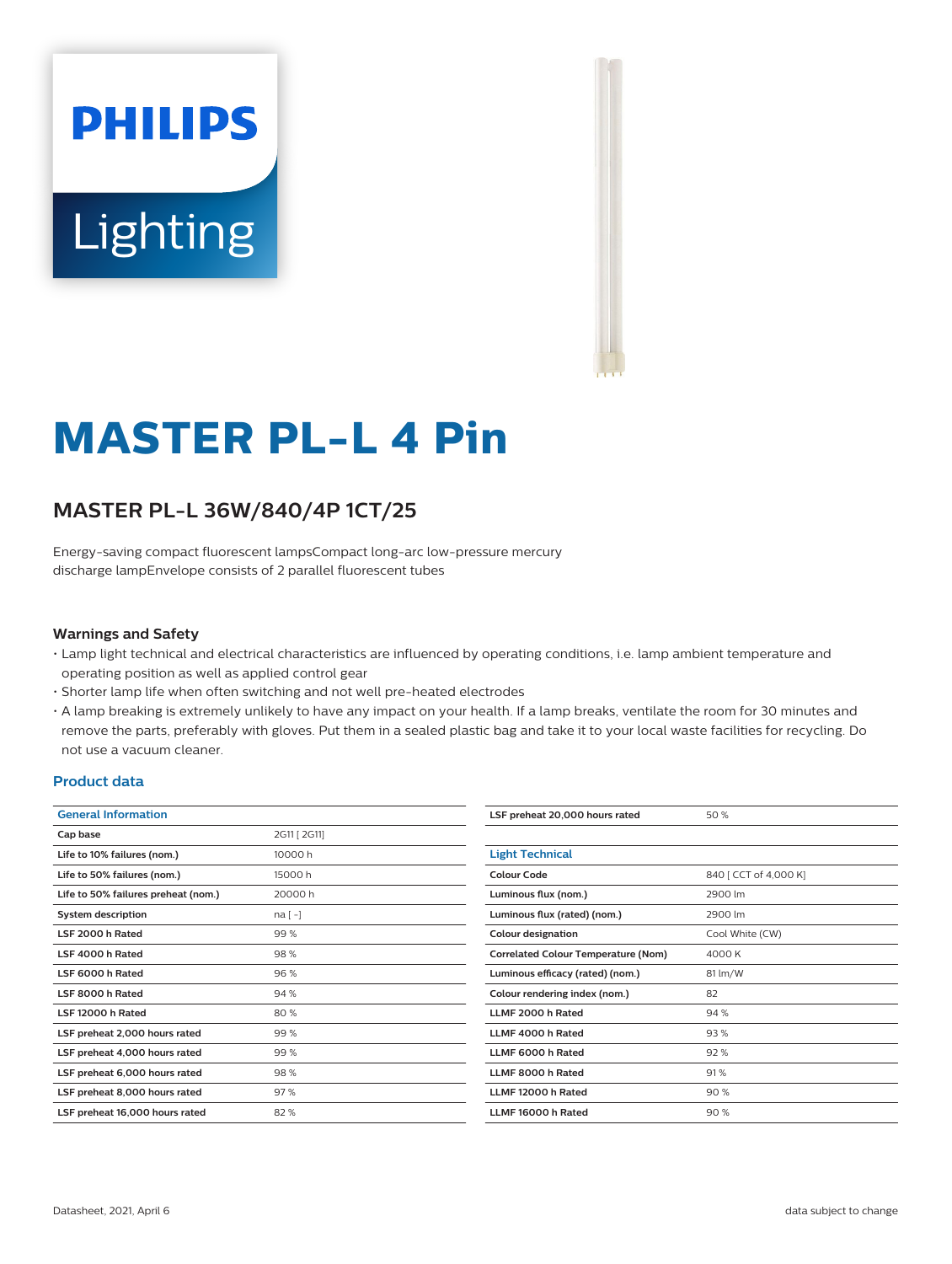## **MASTER PL-L 4 Pin**

| LLMF 20000 h Rated              | 90%    |
|---------------------------------|--------|
|                                 |        |
| <b>Operating and Electrical</b> |        |
| Power (Rated) (Nom)             | 36.0 W |
| Lamp current (nom.)             | 0.435A |
|                                 |        |
| <b>Temperature</b>              |        |
| Design temperature (nom.)       | 30 °C  |
|                                 |        |
| <b>Controls and Dimming</b>     |        |
| <b>Dimmable</b>                 | Yes    |
|                                 |        |
| <b>Mechanical and Housing</b>   |        |
| Cap-base information            | 4P     |
|                                 |        |
| <b>Approval and Application</b> |        |
| Energy efficiency label (EEL)   | A      |

| Mercury (Hg) content (nom.)        | 2.0 <sub>mg</sub>             |
|------------------------------------|-------------------------------|
| Energy consumption kWh/1,000 hours | 40 kWh                        |
|                                    |                               |
| <b>Product Data</b>                |                               |
| Full product code                  | 871150070675140               |
| Order product name                 | MASTER PL-L 36W/840/4P 1CT/25 |
| EAN/UPC - product                  | 8711500706751                 |
| Order code                         | 70675140                      |
| Local order code                   | 36PLL840                      |
| SAP numerator - quantity per pack  |                               |

**Numerator – packs per outer box** 25

**SAP material** 927903408470 **SAP net weight (piece)** 104.000 g

**ILCOS code** FSD-36/40/1B-E-2G11

#### **Dimensional drawing**



**Product D (max) D1 (max) A (max) B (max) C (max)** MASTER PL-L 36W/840/4P 39.0 mm 18.0 mm 384.2 mm 410 mm 416.6 mm 1CT/25



#### **Lightcolour /840**

**Lightcolour /840**

# **Photometric data**